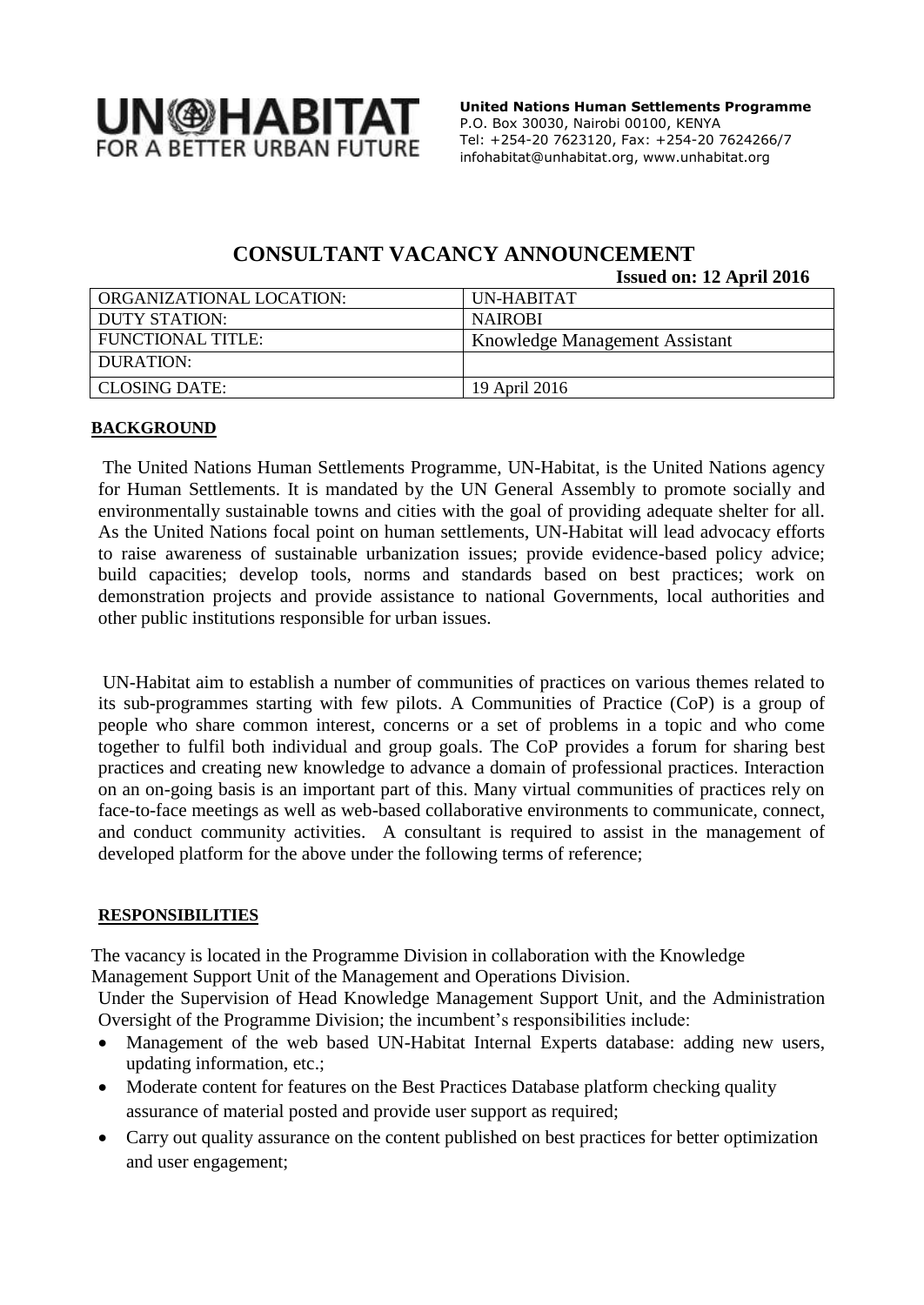- Develop content for different communities on the platform for effective engagement required, create awareness on the developed content and disseminate appropriately;
- Manage users to understand their content requirements, and encourage engagement with their relevant communities;
- Ensure timely responses of questions raised on different communities including guiding the posting of documents and images, and coordination of translation work as appropriate;
- Review the postings for potential "flaming". Edit the discussion threads to remove inappropriate comments (and state that you have done so) contact uses who have posted and clarify the norms for participation of the community;
- Through assessment of staff profiles invite relevant staff to participate in appropriate communities ;
- Create a "newsletter" that consists of items describing the activities of the group and other relevant groups;
- Educate and train users of the Urban Gateway on both new and existing platform features to maximize on the overall interaction;
- Develop and implement a framework for research on relevant topics to support the communities of practice; Identifies relevant discussion themes on the CoP in collaboration with the project team and engages relevant participants;
- To help build and maintain membership of the users on the CoP online platform;
- To support discussions and maintain activities and energy of the CoP;
- To devise and support the different interaction modes that will be used by members in the CoP;
- Supports the sustainable design and improvement of the CoP;
- Organizes and moderates on-line discussions of interest to CoP members;
- Seeks and promotes appropriate collaboration tools to aid and assist in knowledge sharing
- Stimulates and proactively engages with stakeholders to expand the CoP and ensure its effective and efficient functioning;
- Contributes to the monitoring and evaluation and reports related to his/her activities, output and outcome;
- Develop and provide detailed reports on analytics, site metrics, and user feedback which will be used to adopt new procedures and policies;

Undertake other relevant duties as required.

# **COMPETENCIES**

Communication

 Speaks and writes clearly and effectively; Listens to others, correctly interprets messages from others and responds appropriately;

Teamwork

 Works collaboratively with colleagues to achieve the expected goals; Solicits input by genuinely valuing others' ideas and expertise.

**Creativity** 

 Ability to be creative in order to increase usage on the developed Communities of practice and interests.

# **EDUCATION**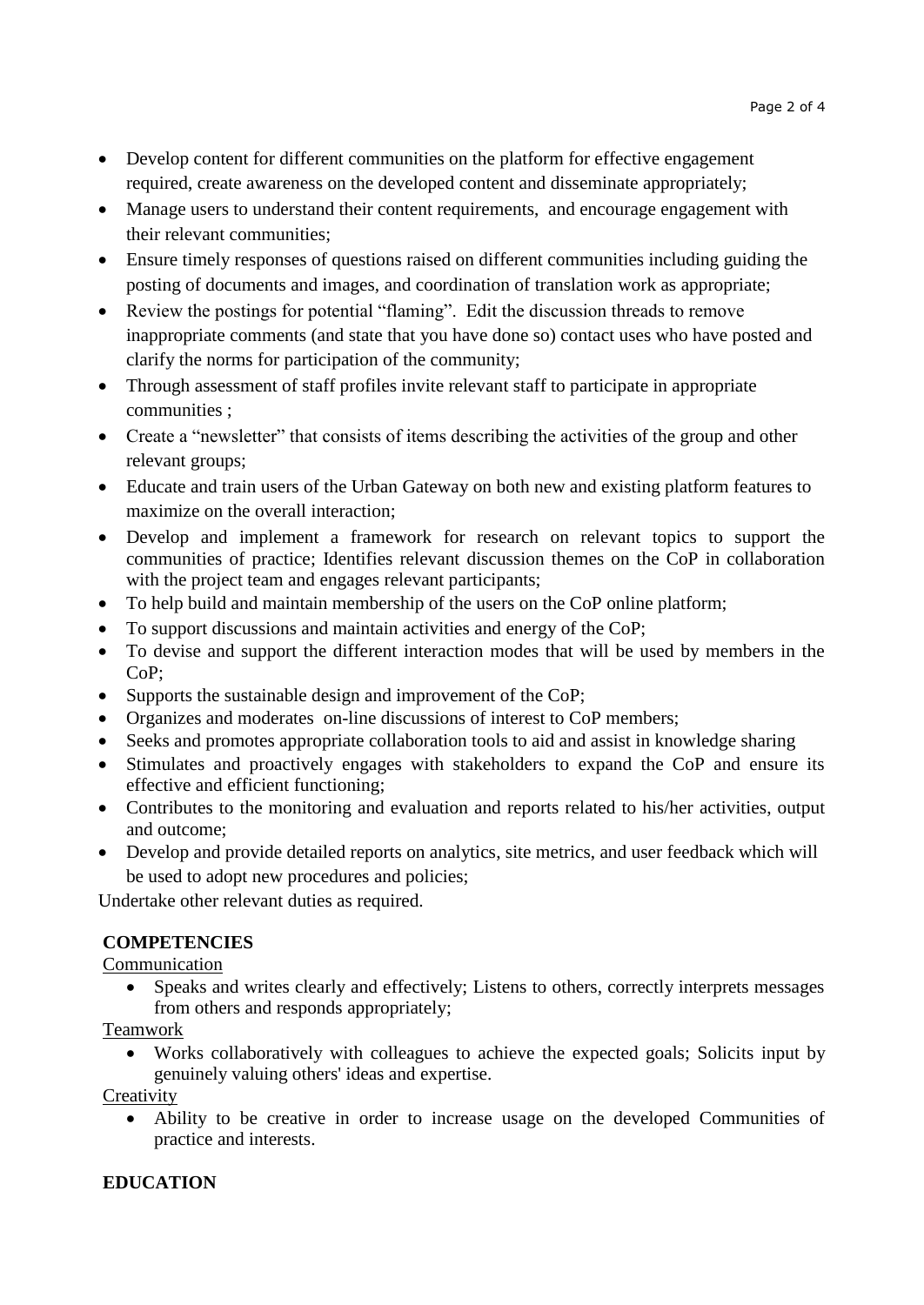A degree in Information Technology or Information Science (or related field) additional studies in content development and/or web management and trainings in communication or related areas is desirable.

### **WORK EXPERIENCE**

 At least one year experience in content writing and/or online research, including social media.

### **ADDITIONAL SKILLS (desirable)**

- Familiarity with content management systems , knowledge of Drupal is desirable
- Proven experience in conducting online research (using tools such as Google Alerts, Google)
- Communications capability and experience in writing unique and engaging content that can be efficiently reproduced on websites.
- Basic knowledge of SEO (Search Engine Optimization) practices, meta information, deep linking and backlink promotion.
- Knowledge of development issues.
- Experience in connecting and engaging with users online through the website including social media sites such as Facebook, LinkedIn and Twitter.
- Experience as a moderator of email conferences, multi stakeholder consultations and platforms, preferably within UN-Habitat.
- Can identify and promote suitable incentives, which foster and influence culture of internal and external knowledge sharing and collaboration
- Ability to build effective relationships and work with various stakeholders to identify relevant experts, to facilitate creation and "broker" transfer of accurate and relevant knowledge, create means for knowledge access and to minimize loss of both implicit and explicit knowledge
- Participates in fora to present and promote the CoP and related issues

### **LANGUAGE**

English and French are the working languages of the United Nations Secretariat. For this position, fluency in oral and written English is required. Working knowledge of other UN official languages is an asset.

### **REMUNERATION**

Payments will be based on deliverables over the consultancy period. There are set remuneration rates for consultancies. The rate is determined by functions performed and experience of the consultant. The fees will be paid as per agreement.